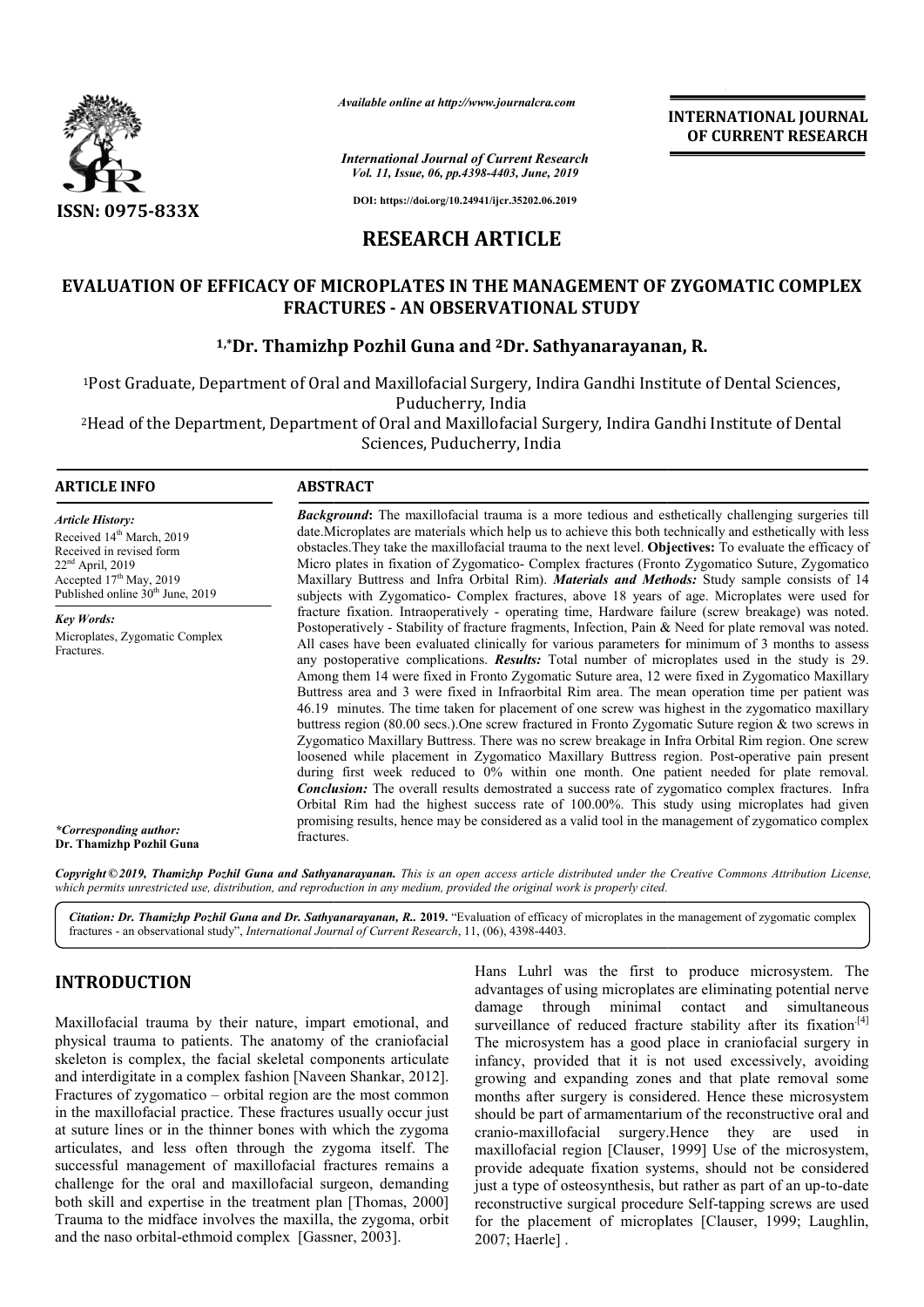Microplates are very thin and can provide a rigid fixation in the fracture site. Miniplates disadvantage include the time taken for manipulating the miniplates for fracture adaptation, increased thickness and plate palpability [Zachariades, 1998; Mittal, 2011; Wu, 1998] is of concern ,which can be overcome by using microplates. The purpose of this study was to evaluate the efficacy of microplates for clinical applications in fixation of midface fractures (Zygomatico maxillary complex)

**Aims and Objectives:** The aim and objective of this observational study were to evaluate the efficacy of microplates in the fixation of Zygomatic-maxillary complex fractures by assessing clinical and radiographic assessment of the stabilization of fracture segments, intra-operative determination of the ease of handling (Time taken for procedure) and recording of specific intra-operative technical challenges like screw breakage (Hardware Failure) & assessment and recording of post-operative complications such as infection, pain & cause for plate removal.

## **METHODOLOGY**

The study sample consists of 14 subjects based on the stability of fracture segment from the key article was derived (14 males), from the Department of Oral and Maxillofacial Surgery, Indira Gandhi Institute of Dental Sciences, Pillayarkuppam, Pondicherry. Patients with midface fractures referred to the department of OMFS from the year December 2015 to June 2017. The age of patients ranged from 20 to 55 years. The ethical committee approval was obtained (IGIDSIEC2016NDP06PGTGOMS) before proceeding with the study. It includes patients who are willing for this study with complex zygomatic fractures & above 18 years of age. Patients with concomitant head injury seeking emergency treatment, medically compromised patients, patients with comminuted fractures & severely infected fractures are excluded from the study. Informed consent was signed by the patient after explaining the study to them. Sample sheet enclosed both in English and in the vernacular language (The use of human subjects in this study was reviewed and approved by Institutional Ethical Committee).

All cases were treated by the same surgeon under general anesthesia with naso-tracheal intubation using same armamentarium. Under strict aseptic precaution, surgical site was prepared with povidone-iodine. The oral cavity was irrigated with povidone-iodine solution. The surgical site was isolated using sterile drapes. Local infiltration at the fracture site was given using 2% lignocaine with 1:2,00,000 concentration of adrenaline for vasoconstriction. The incision required will clearly depend upon the level of fracture and associated problems of the orbital, nasoethmoid, frontal and zygomatic regions for the complete exposure of all fracture sites. periosteal stripping of the facial skeleton is carried out, which reveals the extent of the communion, displacement and dislocation of the bony segments. In zygomatic maxillary complex fractures stabilization was done using titanium microplate (Jayon Implants NS-EN ISO 13485:2012 a Norwegian Accreditation MSYS 002) at the Frontozygomatic Suture area. Additional fixation was done at the Infraorbital Rim or intraorally at Zygomaticmaxillary region) area depending on the requirement of fracture stabilization. The extra oral sites were closed using 3-0 vicryl and 4-0 prolene(Ethicon).

Intraoral sites were closed using 3-0 vicryl (Ethicon). Postoperatively all patients were followed with same antibiotics and analgesics. (Figure 1-6)

**Method of evaluation:** All cases have been followed up for minimum of 3 months. Parameters evaluated were based on AAOMS parameters:

Assessment was made with relevant radiographs  $37^\circ$ occipitomental views (paranasal sinus view) of operated site for monitoring stability-  $1<sup>st</sup>$  week,  $1<sup>st</sup>$  month and 3 months postoperatively. All cases have been evaluated clinically for following six parameters as described in the case performa.

- **Operating time:** The time taken for fixation of each individual plate was recorded.
- **Hardware failure:** Screw fractures are noted. This defines the technique sensitivity in using microplates.
- **Stability of fracture fragments:** The post-operative segmental mobility was assessed as follows: No mobility, minor mobility & grossly mobile.
- **Infection:** Signs and symptoms of infection included the presence of erythema, edema or purulent discharge over the fracture site.
- **Pain:** Evaluated by using a scale of no pain, mild pain, moderate pain, severe pain.
- **Plate removal:** Need for plate removal is evaluated by prominence of plate and patient request.

**Statistical analysis (subsection):**"Data were expressed as percentage, mean and standard deviation . Statistical significance level was defined at  $P = 0.05$ ."

## **RESULTS**

A total of 14 patients were evaluated using SPSS software version 17.Data were expressed in percentage,mean and standard deviation.In our study, the minimum age of the patient was 20 years and maximum was 50 years, with a mean age of 38.8 years (Table 1).

**Table 1. Age wise distribution of sample**

| Age in Years  | No.of patients |
|---------------|----------------|
| $20-30$ years | 7 Patients     |
| $31-40$ years | 6 Patients     |
| $41-50$ years | 1 Patient      |

**Table 2. Distribution of Zygomatic Complex fracture according to site**

| Site              | Total number of patients |  |  |
|-------------------|--------------------------|--|--|
| Zygoma            | 10 Patients              |  |  |
| Maxilla           | 3 Patients               |  |  |
| Infra Orbital rim | 1 Patient                |  |  |

All the patients were males and there were no females in the study .Zygomatic-maxillary complex was the only site of fracture involved in evaluating the microplates. Distribution of fracture was also noted (Table 2). Total number of microplates used in the study is 29. Intra-operative evaluation parameters of microplate placement are recorded. Among the 29 microplates, 14 were fixed in FZS area, 12 were fixed in ZMB area and 3 were fixed in IOR area (Figure 1). The overall intraoperative parameters include operating time and hardware failure.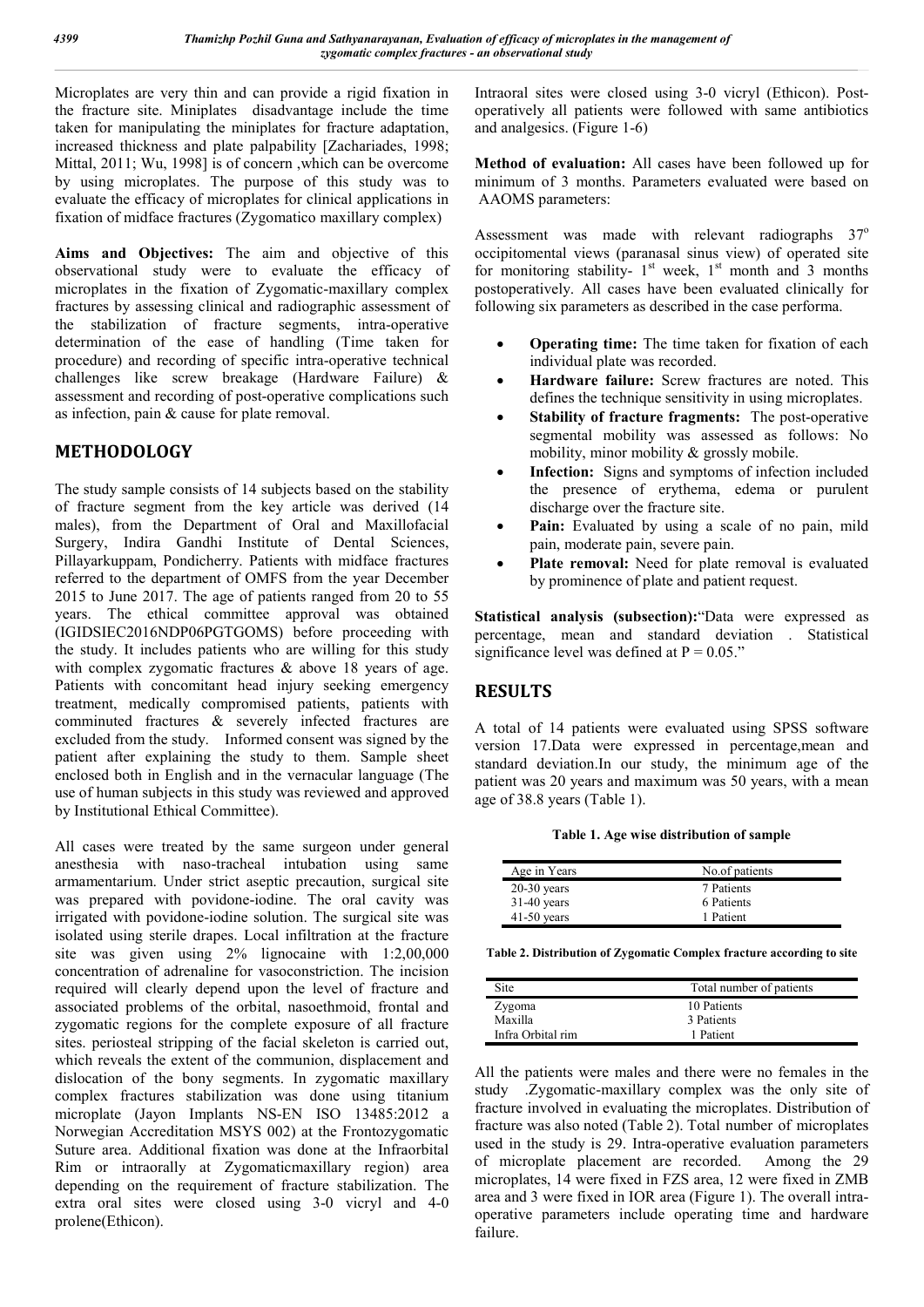#### **Table 3. Intra-operational evaluation of microplates & screw properties**

| Area       | <b>Total Number of Microplates</b> | Total Time per Microplate | Screw Breakage | Screw Loosening |
|------------|------------------------------------|---------------------------|----------------|-----------------|
| FZS        |                                    | 703.17                    |                |                 |
| <b>ZMB</b> |                                    | 481.45                    |                |                 |
| IOR        |                                    |                           |                |                 |

#### **Table 4. Postoperative evaluation – parameters**

| Assessed parameters             | week | тS<br>month | $\text{III}^{\text{RD}}$ month |
|---------------------------------|------|-------------|--------------------------------|
| Pain                            |      |             |                                |
| Infection/wound dehiscence      |      |             |                                |
| Stability of fracture fragments |      |             |                                |
| Plate palpability               |      |             |                                |

The time taken for placement of microplates was noted (Table 3) .The lowest time taken for microplate fixation was 28.05 seconds in the frontozygomatic region.The highest time taken for a microplate fixation was 80.00 seconds in the zygomatico maxillary buttress. (Figure 2) The mean operating time per patient is 46.19 minutes with a standard deviation of 12.26.The follow-up duration for the patients included in the study was three months. One screw fractured in FZS region  $(7.1\%)$  & two screws in ZMB (7.1%) which were recorded as intra-operative parameters for hardware failure (Table 3).There was no screw breakage in IOR region. Two screw loosened while placement in ZMB region (Figure 2).



**Figure 1. Total number of patients**



**Figure 2. Intra-operational evaluation of microplates & screw properties**

Postoperatively, all the patients were evaluated at first week, first month and three months intervals. In the first week, three patients had moderate pain (21.4%), one patient had no pain and ten patients had mild pain (71.4%).In the first month follow up, twelve patients had no pain (85.7%), one patient had mild pain  $(7.1\%)$  and one patient had moderate pain (7.1%). After three months, thirteen patients had no pain (92.9%), one patient had mild pain (7.1%) (Table4).

The results clearly demonstrate good analgesic protocol postoperatively. None of the patients had immediate inflammatory reactions to microplates after surgery, any signs of infection, purulent discharge, wound dehiscence or any need for removal during the first week and first month 100%), but one patient developed pain and had a mild infection (7.1%) in the microplate which was fixed in the ZMB region also lead to plate removal .The following week due to patient's compliance (discomfort due to microplate palpability).Segmental mobility of fracture fragments was found in one patient(7.1%) which was present from the first month review in the fracture reduction done in relation to the maxillary zygomatic buttress region of a zygomatico maxillary complex .Due to infection, need for microplate removal was there but the mobility reduced significantly by the end of third month(Figure 3). The overall results of our study demostrate a good success rate in the treatment. Among these three regions (FZS, ZMB and IOR), IOR was having the highest success rate.





## **DISCUSSION**

The aim of the treatment of mid face fracture is to accomplish the anatomic and functional restoration of the maxilla in relation to skull base and mandible.Various techniques were used for decades and success of certain extent with each was obtained for midface feacture correction.Forces of mastication are distributed along the fragile air filled pneumatic spaces [Zachariades, 1998]. The fixation of fracture for stability by using microplates was first described by Luhr 1979 but midface it was not possible to have sufficient compression and caused segment displacement.In our study to overcome these technical challenges and better adaptability with use microplates which was proposed by Mitchell in 1995 [Pinczower, 1995; Mitchell et al., 1995]. Titanium microplates is used due to its mechanical properties, malleability and ductility.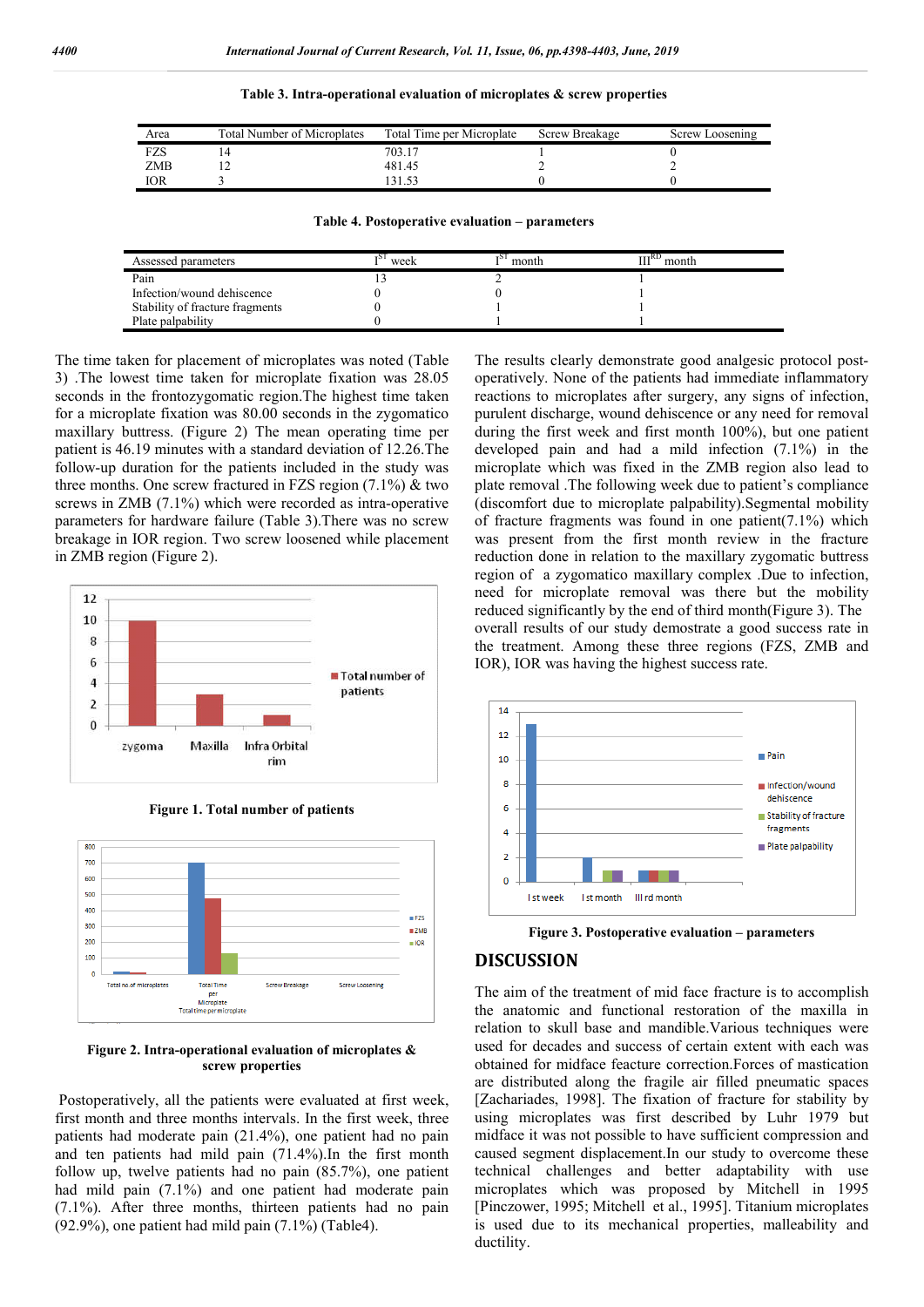

**Pre-operative photograph**







**Intraoperative photographs**





**Postoperative evaluation at 1st Week**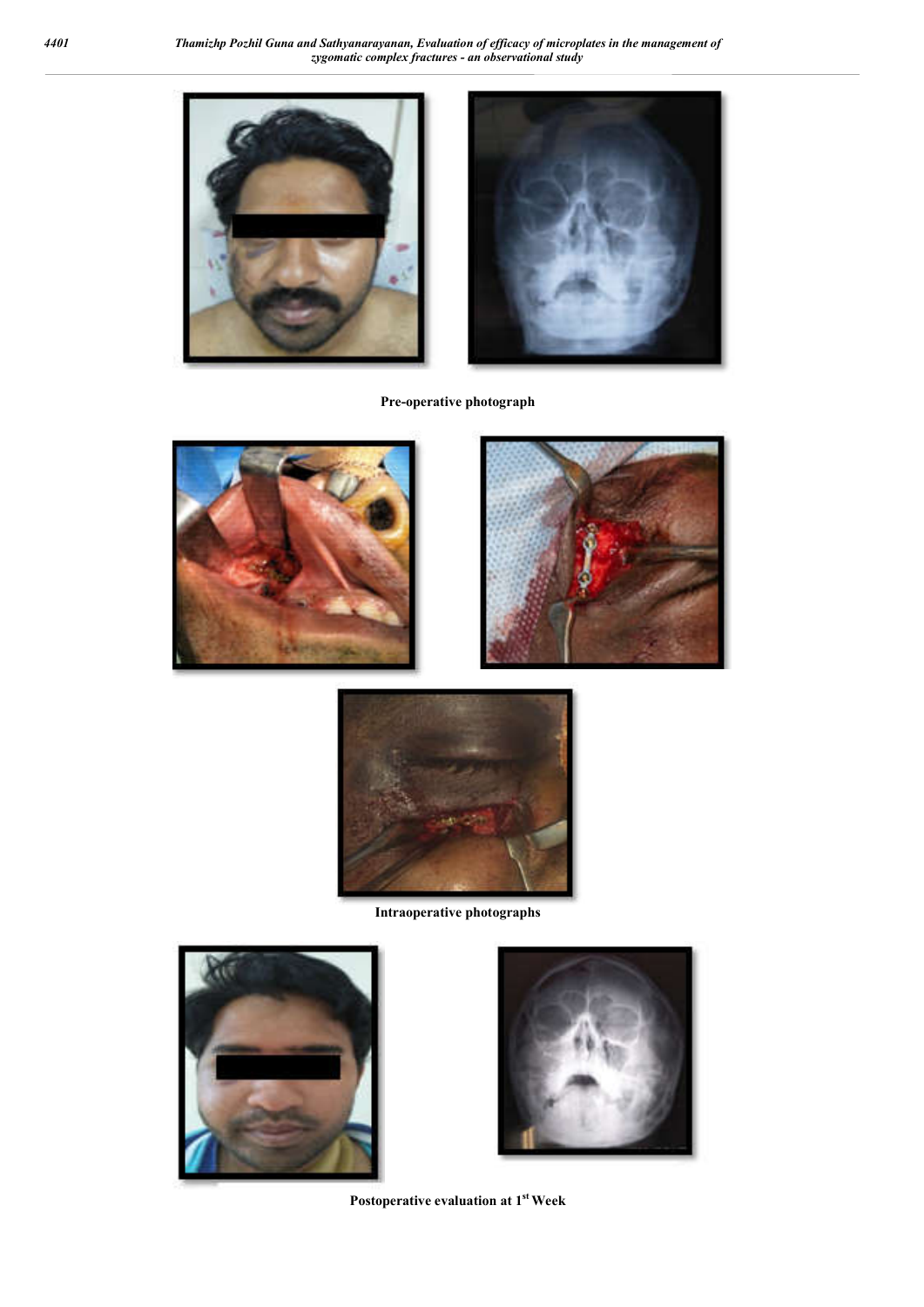



**Postoperative evaluation at 1st month Month**





**Postoperative evaluation at 3rd month Month**

Eric et al in 1995 suggested that microplates have better fixation even in malar prominence . Schortinghuis J et al has described about various complicatons which are associated with microplates that was experienced in our study [Schortinghuis, 1999]. Feller in 2002 stated metal usage is minimal in microplates and since the screws were of small diameter, the mechanical anchorage was good with less bony involvement which was consistent with our study.The same was emphasized by Walid Abdullah in 2009. In our case, we had post operative infection in one patient in the third month follow up with plate loosening and segmental mobility in the left zygomatico maxillary buttress region which had to undergo plate removal in the fourth month follow up period since patient insisted on it. Plate palpability was considered as a factor for evaluation on the research by Chris A.Campbell in 2009. In our study, 1 patient had the complaint of plate palpability which was minimal and patient was advised about the time taken for healing and in later visit he was satisfied. Vijay Ebenezer in 2012 found that microplates provide adequate fixation with negligible palpability and minimal thermal conductivity.

### **Conclusion**

We used microplates for fracture fixation in zygomatico maxillary fracture in frontozygomatic suture, infraorbital rim

& zygomatico maxillary buttress region and found acceptable stability of fracture segment with minimal infection and good esthetic outcomes.There were few technical difficulty and intra –operative hardware failure. Of all the segments reduced infra orbital rim had good success rate . Thus we observed that microplates are better in fracture management in midface trauma.

**Acknowledgement and Disclosure Statement:** The authors report no conflicts of interest related to this study.

No external funding was avaiable for this study.

## **REFERENCES**

- Abdullah, Walid A. 2009. The use of a single titanium microplate in displaced pediatric parasymphysial mandibular fractures. *Saudi Dental Journal*. 21(2):95-100.
- Campbell.Chris, Lin. Kant. 2009. Complications of Rigid Internal Fixation. Raniomaxillofacial Trauma and Reconstruction. 2(1):41-47.
- Clauser, L., MD D. 1999. Complications Maxillofacial. J Oral Maxillofac Surg. 1999.
- Ebenezer V., Ramalingam B. 2012. Microplate osteosynthesis in middle third fractures of the face. *Universal Journal of Medicine and Dentistry.,* 1(6):70-75.